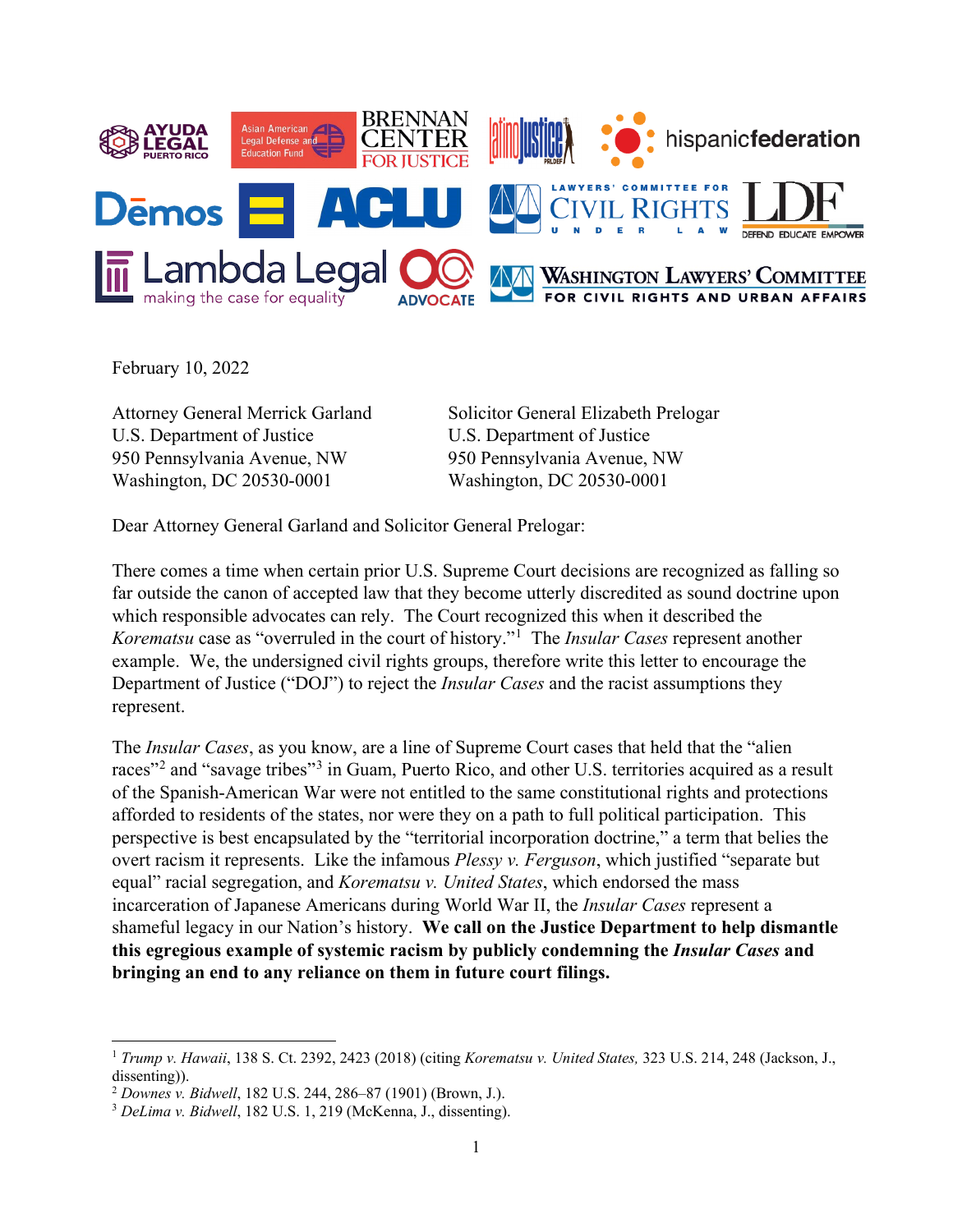The DOJ's filings and statements related to the *Insular Cases* in at least two pending lawsuits are indefensible and contravene the values expressed by senior leaders in this administration.

In *United State*s *v. Vaello-Madero*, the Supreme Court is considering whether the denial of Supplemental Security Income to residents of Puerto Rico based solely on where they live violates the Constitution's guarantee of equal protection. At oral argument in *Vaello-Madero*, DOJ was repeatedly invited to address the *Insular Cases*, but did not disavow them. First, Chief Justice John Roberts asked whether the *Insular Cases* had anything to do with the case. The Deputy Solicitor General answered:

We don't think that they affect the analysis that the Court needs to apply here because we acknowledge that the equal protection component of the Fifth Amendment is applicable . . . therefore, we don't think that the Court needs to address the *Insular Cases* here anymore than it did last year in *Aurelius*, where it noted that the Court has repeatedly declined to extend the *Insular Cases*. [4](#page-1-0)

Later, Justice Neil Gorsuch asked: "Counsel, if that's true, why . . . shouldn't we just admit the *Insular Cases* were incorrectly decided?"[5](#page-1-1) This was a perfect opportunity for DOJ to expressly disavow, if not condemn, the *Insular Cases*. Instead, DOJ answered: "Well, I—I think . . . that would not be the Court's normal course to just say that several cases were incorrect."<sup>[6](#page-1-2)</sup>

After Justice Gorsuch twice more pressed the issue, DOJ was finally forced to acknowledge that "some of the reasoning and rhetoric" the *Insular Cases* stand for "is obviously anathema, has been for decades, if not from the outset." But, in the same breath, the Department expressly urged the Court to *avoid* addressing them:

The government's position [is that] that they are not at issue in this case because the conclusion that parts of the Constitution wouldn't apply to Puerto Rico doesn't decide anything that is relevant to this case.

The equal protection component applies here, and . . . therefore . . . the Court doesn't need to say anything else about the *Insular Cases* in order to decide this case.[7](#page-1-3)

While DOJ did not expressly rely on the *Insular Cases* in *Vaello-Madero*, it is doing exactly that in another case that is likely headed to the Supreme Court, *Fitisemanu v. United States*. In *Fitisemanu*, a deeply divided panel of the Tenth Circuit relied on the *Insular Cases* to [rule](https://d3n8a8pro7vhmx.cloudfront.net/wethepeopleproject/pages/210/attachments/original/1623862055/Fitisemanu_v._US__10th_Circuit.pdf?1623862055) that American Samoa—a U.S. territory since 1900—is not "in the United States" for purposes of the Fourteenth Amendment's Citizenship Clause, and thus people born there have no constitutional guarantee of U.S. citizenship. Two circuit judges [dissented](https://d3n8a8pro7vhmx.cloudfront.net/wethepeopleproject/pages/210/attachments/original/1640640770/Fitisemanu_-_En_Banc_Petition_Denied__Dissent_to_Denial.pdf?1640640770) from the denial of *en banc* review in a compelling 27-page opinion, and the district court judge in the case also [ruled](https://d3n8a8pro7vhmx.cloudfront.net/wethepeopleproject/pages/210/attachments/original/1623862485/Fitisemanu_Opinion.pdf?1623862485) in favor of

<span id="page-1-0"></span> $\ddot{\phantom{a}}$ <sup>4</sup> Tr. of Oral Argument at 9, *United States v. Vaello-Madero*, No. 20-303 (S. Ct. argued Nov. 9, 2021).

<span id="page-1-1"></span><sup>5</sup> *Id*.

<span id="page-1-2"></span> $6$  *Id.* 

<span id="page-1-3"></span><sup>7</sup> Tr. of Oral Argument at 11, *Vaello-Madero*.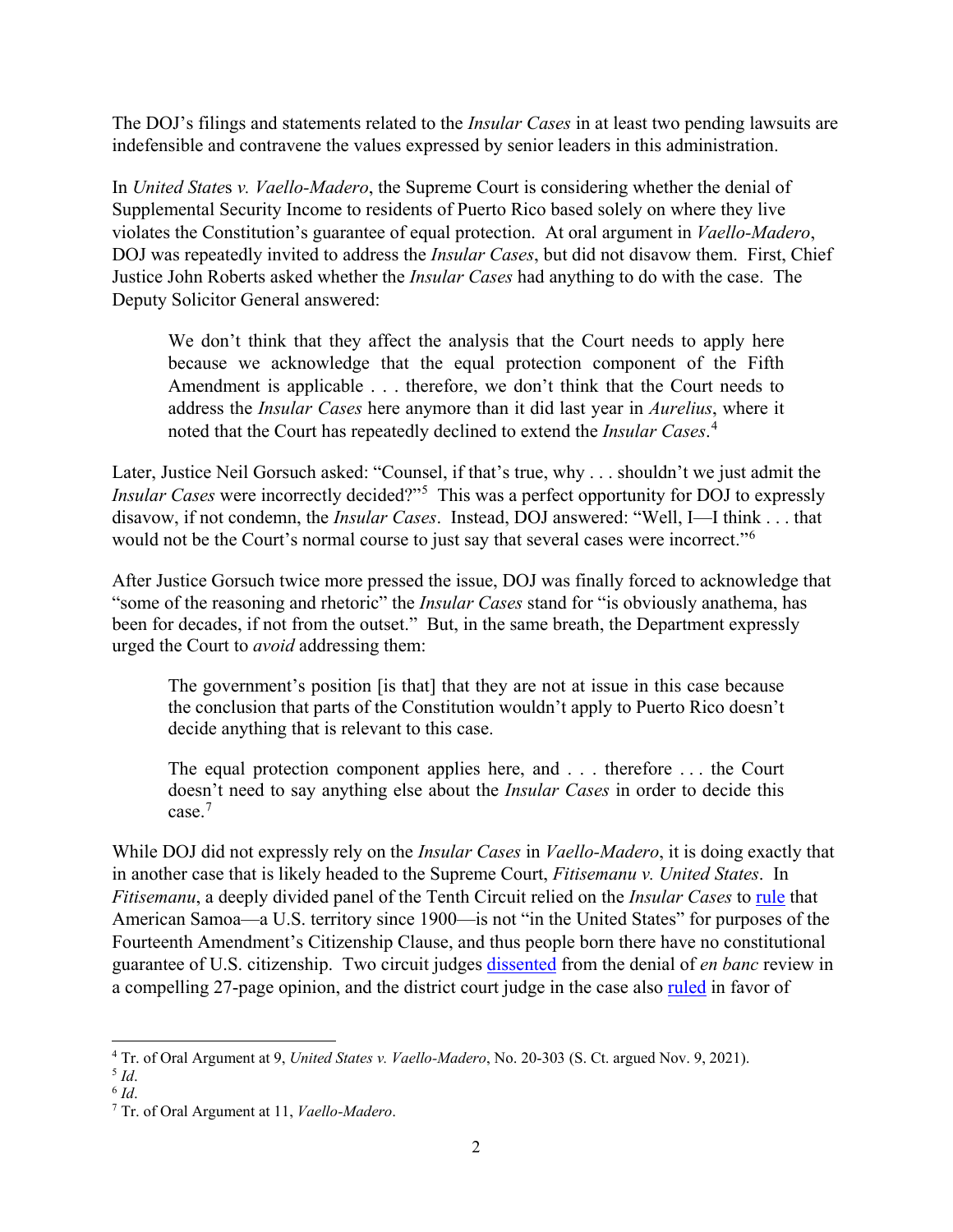recognizing a right to citizenship to those born in U.S. territories—all concluding that the *Insular Cases* were irrelevant to the question of citizenship in U.S. territories.

In *Fitisemanu*, DOJ relied extensively on the *Insular Cases* to argue that the Citizenship Clause does not apply to people born in American Samoa, despite the fact that people born there are fully subject to U.S. sovereignty, owe permanent allegiance to the United States, and have military service rates higher than any U.S. jurisdiction. [8](#page-2-0) Indeed, DOJ affirmatively cited the opinions of Justices Brown and White in *Downes v. Bidwell*, [9](#page-2-1) which include some of the most problematic dicta from the *Insular Cases* that expressly pointed to the race of the inhabitants of island territories as a reason to deny them citizenship. Justice Brown, whose opinion DOJ relied on to argue that territories are not "a part of the United States,"[10](#page-2-2) wrote that annexed territories might be populated by "alien races, differing from us," and expressed concern that the "children" of "savages" born in such territories would "immediately" be "entitled to all the rights, privileges and immunities of citizens" under a constitutional interpretation that differed from his.<sup>[11](#page-2-3)</sup> And Justice White, whose concurrence DOJ cited throughout its briefing,  $12$  objected to the "the immediate bestowal of citizenship on "members of "uncivilized race[s]," who were "absolutely unfit to receive it." $13$ 

If the parties ask the Supreme Court to review the Tenth Circuit's decision, DOJ will be called on to more directly articulate its position on the *Insular Cases*. It should use this opportunity to expressly reject any continued reliance on the *Insular Cases* to answer the question of citizenship for people born in U.S. territories, or to deny residents of these areas any other constitutional rights.

As President Biden stated in January 2021 at the signing of the Executive Order for Advancing Racial Equity, "this nation and its government need to change their whole approach to the issue of racial . . . equity," which will require action from "every agency," including DOJ.<sup>14</sup> Attorney General Garland, you further stated during your confirmation hearing that "we do not yet have equal justice" because "[c]ommunities of color and other minorities still face discrimination."[15](#page-2-7) DOJ's embrace of the *Insular Cases* and the racist doctrine they represent, while simultaneously acknowledging their reasoning as "obviously anathema," contravenes this administration's stated views on racial justice. It is unacceptable for the DOJ to endorse or acquiesce in the perpetuation

 $\ddot{\phantom{a}}$ 

<span id="page-2-5"></span>

<span id="page-2-0"></span><sup>8</sup> Br. for Defs.-Appellants at 1, 10, 12, 16–17, 18–19, 20–22, *Fitisemanu v. United States*, No. 20-4017 (10th Cir. Apr. 14, 2020); Reply Br. for Defs.-Appellants at 12–14, 18, 20–21, *Fitisemanu*, No. 20-4017 (10th Cir. May 26, 2020).

<span id="page-2-1"></span> $9$  182 U.S. 244 (1901).

<span id="page-2-2"></span><sup>10</sup> Br. for Defs.-Appellants at 18, *Fitisemanu*, No. 20-4017 (10th Cir. Apr. 14, 2020) (citing *Downes*, 182 U.S. at 250–51 (op. of Brown, J.)); *see also id.* (citing *Downes*, 182 U.S. at 263, 277–78, 287) (op. of Brown, J.)). <sup>11</sup> *Downes*, 182 U.S. at 287, 279–80 (op. of Brown, J.).

<span id="page-2-4"></span><span id="page-2-3"></span><sup>12</sup> *See* Br. for Defs.-Appellants at 10, 12, 16, 18, 19, *Fitisemanu*, No. 20-4017 (10th Cir. Apr. 14, 2020); Reply Br. for Defs.-Appellants at 3, 7, 12, 17, 20–21, *Fitisemanu*, No. 20-4017 (10th Cir. May 26, 2020); Resp. to Pet. for Rehearing at 9, 13, *Fitisemanu*, No. 20-4017 (10th Cir. Sept. 15, 2021).<br><sup>13</sup> *Id.* at 306 (White, J., concurring).<br><sup>14</sup> Remarks by President Biden at Signing of an Executive Order on Racial Equity, January 26, 2021.

<span id="page-2-6"></span>

<span id="page-2-7"></span><sup>&</sup>lt;sup>15</sup> Judiciary Committee Releases Judge Garland's Opening Remarks Ahead of Hearing to be Attorney General, Sen. Comm. on the Jud. (Feb, 21, 2021), https://www.judiciary.senate.gov/press/releases/judiciary-committee-releasesjudge-garlands-opening-remarks-ahead-of-hearing-to-be-attorney-general.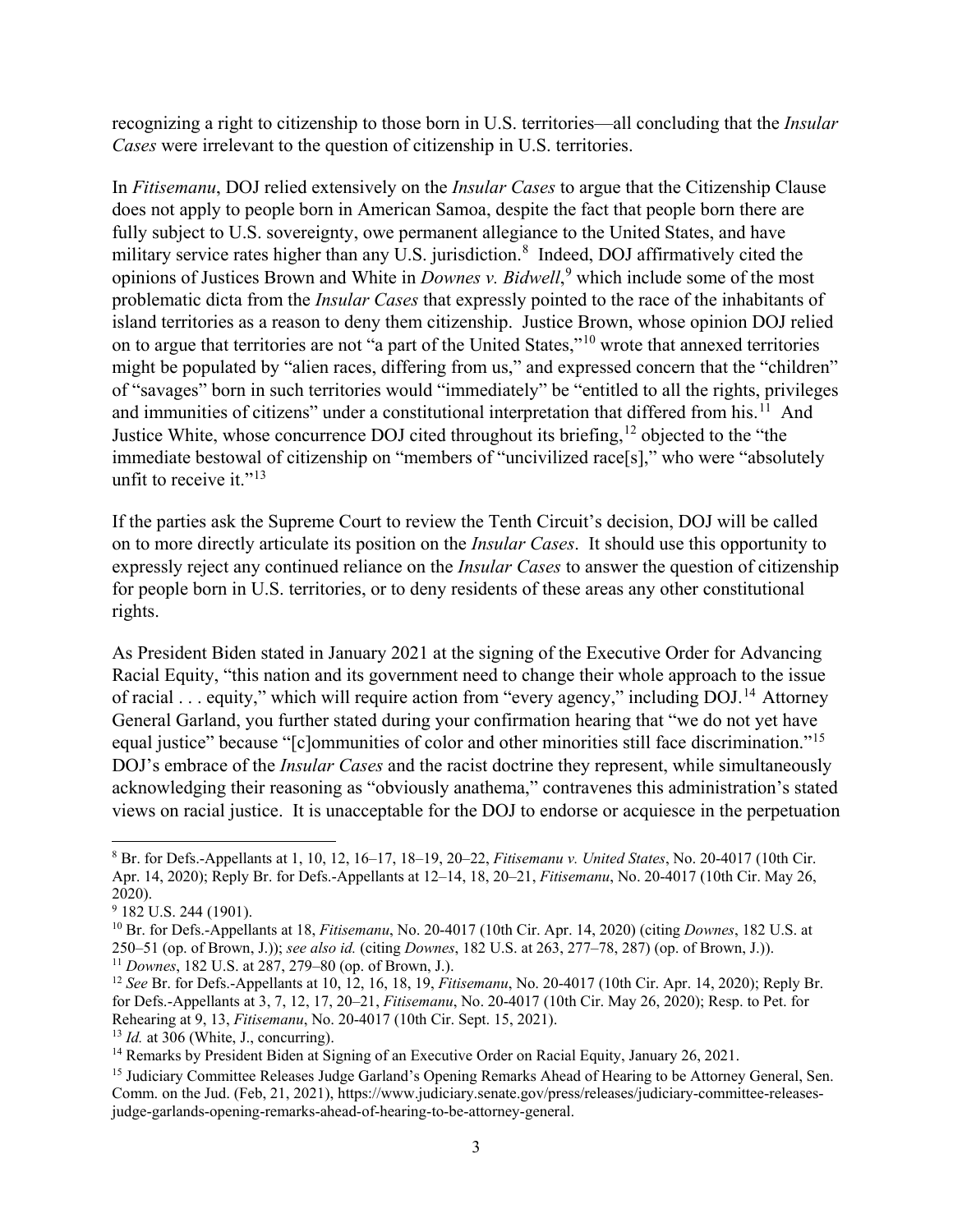of a doctrine that was historically intended to enable race-based discrimination against the residents of U.S. territories—who now number over 3.5 million people and are overwhelmingly people of color.

DOJ's continued embrace of the *Insular Cases* cannot be reconciled with this administration's pledge to affirmatively advance equity and racial justice. **We urge you to immediately cease relying on the** *Insular Cases* **in any present or future cases, and to publicly condemn the**  *Insular Cases* **and the territorial incorporation doctrine, much as DOJ did in 2011 with respect to** *Korematsu*. [16](#page-3-0)

This year marks a century since the Supreme Court ruled in *Balzac v. Porto Rico*—the last of the *Insular Cases*—to extend the racist doctrine of territorial incorporation, despite the fact that Congress had by then recognized the people of Puerto Rico as U.S. citizens. DOJ should use this unfortunate anniversary to make clear that the *Insular Cases* and the racism they represent are no longer sanctioned by the federal government.

For follow up, please contact Alejandro Ortiz, Senior Staff Attorney with the ACLU's Racial Justice Program, at ortiza@aclu.org; Laura Esquivel, Vice President, Federal Policy and Advocacy, with the Hispanic Federation, at lesquivel@hispanicfederation.org; or Lía Fiol Matta, Senior Counsel with LatinoJustice PRLDEF, at lfiol-matta@latinojustice.org.

Sincerely,

 $\overline{a}$ 

American Civil Liberties Union Asian American Legal Defense and Education Fund Ayuda Legal Puerto Rico Brennan Center for Justice D<del>emos</del> Hispanic Federation Human Rights Campaign Lambda Legal LatinoJustice PRLDEF Lawyers' Committee for Civil Rights Under Law NAACP Legal Defense and Education Fund, Inc. OCA – Asian Pacific American Advocates Washington Lawyers' Committee for Civil Rights and Urban Affairs

<span id="page-3-0"></span><sup>16</sup> In 2011, the Office of the Solicitor General confessed error in *Korematsu* and recognized that the Office had relied on "gross generalizations about Japanese Americans, such as that they were disloyal and motivated by 'racial solidarity.'" Dep't of Justice, "Confession Of Error: The Solicitor General's Mistakes During The Japanese-American Internment Cases" (May 20, 2011). This confession of error did not go unnoticed. In 2018, the Supreme Court formally condemned the decision in *Korematsu* in *Trump v. Hawaii*, 138 S. Ct. 2392 (2018).